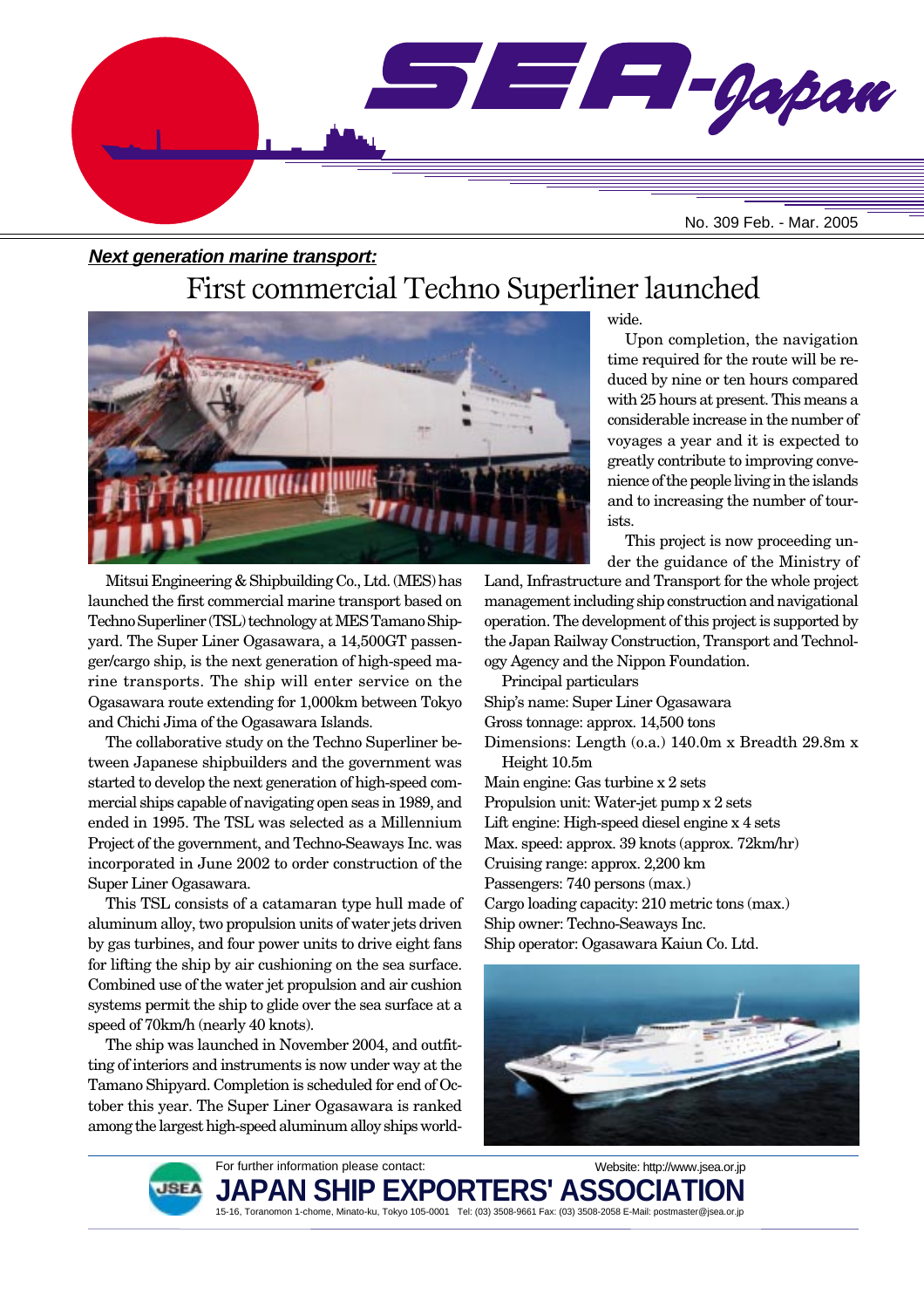# Kawasaki delivers LPG carrier, Rhourd Enouss, to SONATRACH

Kawasaki Shipbuilding Corporation has delivered *Rhourd Enouss* (HN: 1547), a 59,392m3 capacity LPG carrier, to Rhourd Enouss Transportation Corp. as an affiliate shipping company of Sonatrach Petroleum Corporation (SPC) of the UK. SPC also is a subsidiary company of SONATRACH of Algeria. The *Rhourd Enouss* is the second delivery of three LPG carriers ordered by SPC from Kawasaki. Kawasaki had previously constructed four LPG carriers for SPC. Newbuildings of LPG carriers built by Kawasaki now totals 39.

The *Rhourd Enouss* has four cargo tanks of the independent tank type that allows contraction of the tanks due to liquefied cargoes such as  $NH<sub>3</sub>$ besides LPG at very low temperatures. The cargo tanks are constructed with special steel durable to the lowest temperature of minus 50°C and insulated with urethane foam.

Reliquefaction units using threestage compressors, cargo heaters, vaporizers, booster pumps, and aeration fans are also provided to facilitate cargo handling at ports. The engine and cargo section operation is also totally managed by an integrated automation system. Various machinery and valves of both sections can be monitored and controlled at the central control room. The main en-

gine is the fuel-saving super-long stroke, 2-cycle low-speed Kawasaki-MAN B&W type. The use of an electric-control lubrication system for the main engine also reduces the consumption of lubricant for cylinders. The Kawasaki SEA-ARROW bow is employed to increase propulsion efficiency since it is effective to reduce wave-making resistance.

The wheelhouse is equipped with advanced electronic navigation installations, which are centralized in a ship-shaped arrangement to increase handling accessibility, and contributed to acquiring the NAUT-OC noti-



fication. Furthermore, adoption of the tracking control system ensures the more accurate and safe course-keeping.

Principal particulars L (o.a.) x L (b.p.) x B x D x d: 204.92m x 200.45m x 32.20m x 20.20m x 12.10m DWT/GT: 44,399t/35,306t Cargo tank capacity: 59,392m3 Main engine: Kawasaki-MAN B&W 6S60MC-C diesel x 1 unit MCR: 13,560kW x 105rpm Speed, service: approx. 17.1kt Complement: 30 Classification: DNV

## Toyohashi completes Panamax car carrier, Pyxis Leader

Toyohashi Shipbuilding Co., Ltd. has completed construction of the pure car carrier, *Pyxis Leader* for Pyxis Shipholding S. A. of Panama. The *Pyxis Leader* is designed to carry 5,427 units based on the standard car (6,405

units based on RT43L), trucks, complete knock down (CKD) kits and containers. This is the second of the series of car carriers being built continuously at the shipyard at Toyohashi. The vessel has twelve car decks with



garage deck including two liftable decks. Car holds above the freeboard deck have two fire compartments. The main engine is a lowspeed, long-stroke diesel engine Kobe Diesel-Mitsubishi 8UEC 60LSII. The high performance

- propeller saves fuel oil consumption. Principal particulars
- $L$  (o.a.) x  $L$  (b.p.) x  $B$  x  $D$  x d: 199.94m x 190.00m x 32.26m x 34.80m x 10.30m

GT/DWT: 62,195t/21,466t

- Main engine: Kobe Diesel-Mitsubishi 8UEC 60LSII x 1 unit
- MCR: 15,540 kW (21,129ps) x 104  $min<sup>-1</sup> (rpm)$
- NOR: 13,209 kW (17,960ps) x 98.5  $\min$ <sup>1</sup> (rpm)
- Speed, service: 20.0kt (max. trial: 21.82kt)

Complement: 28

Classification: NK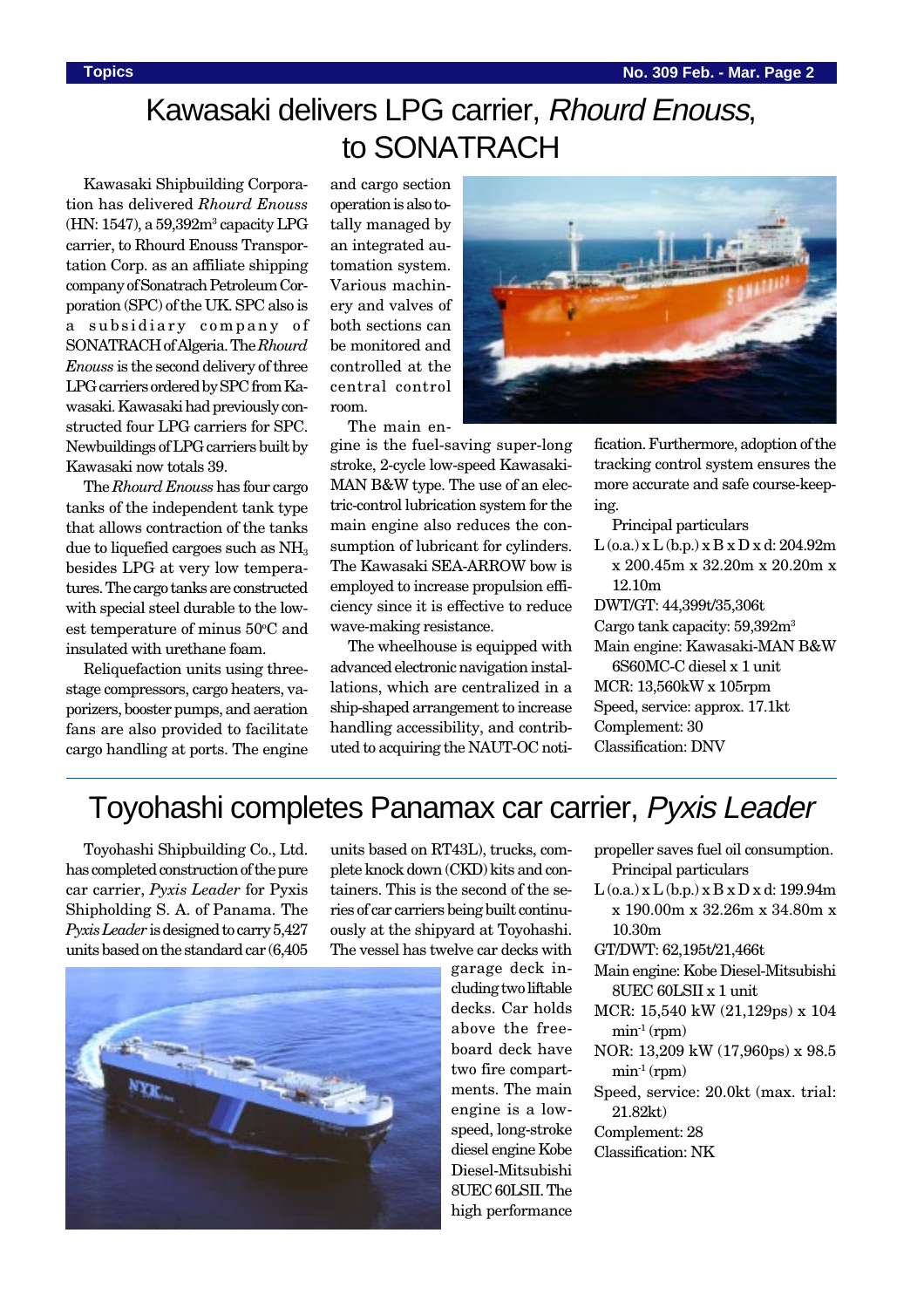8,176TEUs (in case of 7 tiers on deck) 8,450TEUs (in case of 8 tiers on deck) Main engine: DU-Sulzer 12RT-flex

Classification: Germanischer Lloyd

# IHIMU completes 7,500TEU type container ship, P&O Nedlloyd Mondriaan

IHI Marine United Inc. has delivered the 7500TEU type container ship, *P&O Nedlloyd Mondriaan* (HN: 3191), to P&O Nedlloyd B.V. through Reederei Blue Star GmbH at its Kure Shipyard. The *P&O Nedlloyd Mondriaan* is the first of the series of eight ships to be long-term chartered to the P&O Nedlloyd group, and is deployed under its Europe/Asia service. The *P&O Nedlloyd Mondriaan* is a new generation of postPanamax size container ship and features larger capacity and good stability, installation of common rail electronically-controlled DU-Sulzer 12RT-flex 96C high power engine, superior hull form for efficient speed and good fuel consumption, about 700 reefer container receptacles, lashing bridges for simple and secure lashing of on-deck containers, and integrated bridge system with

one-man operation design.

In order to realize good propulsion performance, economical operation and good maneuverability of the ship, IHIMU has designed the ship with its technical/engineering know-how, CFD analysis, 3D-FEM ship model analysis, walk-through simulation and apparatus installation simulation

CIM system, Ajisai, which IHIMU originally developed.

Principal particulars

 $L$  (o.a.)  $x B x D x d$ : 335.0m x 42.8m x 24.4m x 14.0m DWT/GT: 97,517t/ 94,724t

Number of stowing containers:



96C x 1 unit

MCR: 61,900kW x 94.0rpm Service speed: 24.5kt

Completion: Dec. 14, 2004

# Naikai completes 32,000DWT cargo ship, Ivs Nightjar

Naikai Shipbuilding Corporation has completed construction of the 32,000DWT general cargoship, *Ivs Nightjar* (HN: 691), for Diamond Island Maritime S. A. at the Setoda Works.

The *Ivs Nightjar* is a unique dry cargo ship consisting of five holds protected with double hull construction of the shipsides and bottom. The double hull construction increases the hull strength and improves ship stability against external damage. This also eases maintenance in the cargo holds and prevents the outflow of cargoes even if the outer shell is damaged.

The ship has a wide beam and shallow draft, which permit entering ports with shallow waters as well as navigating rivers, channels, and lakes. A special stern form was designed to maintain the course despite the wide beam hull, even under seagoing conditions or within a harbor.

The cargo holds can accommodate grain, coal, ore, and steel products. Moreover, timbers can be loaded inside cargo holds and on the exposed



deck. The Nos. 2 through 4 cargo holds are of the box-shaped type. Cargoes can be handled with four 30t deck cranes.

The wide hatches facilitate loading and unloading of lengthy products. The longitudinal hull

strength allows loading of heavy cargoes in every other hold. If Nos. 2 and 4 holds are empty, the Nos. 1, 3, and 5 holds can load cargoes to the full load waterline.

The *Ivs Nightjar* is an ECO-SHIP employing a low fuel consumption propulsion system based on a low-speed main diesel engine and large diameter propeller.

Principal particulars

- L (o.a.) x L (b.p.) x B x D x d: 172.90m x 164.90m x 29.40m x 14.00m x 9.00m
- DWT/GT: 32,316t/20,283t
- Cargo hold capacity: 42,166.9m3 (grain)
- Main engine: Hitachi B&W 6S46MC-C diesel x 1 unit

MCR: 6,400kW x 111min-1

NCR: 5,440kW x 105min-1

Speed, service: 14.2kt

Classification NK

- Complement: 25
- Completion: Oct. 29, 2004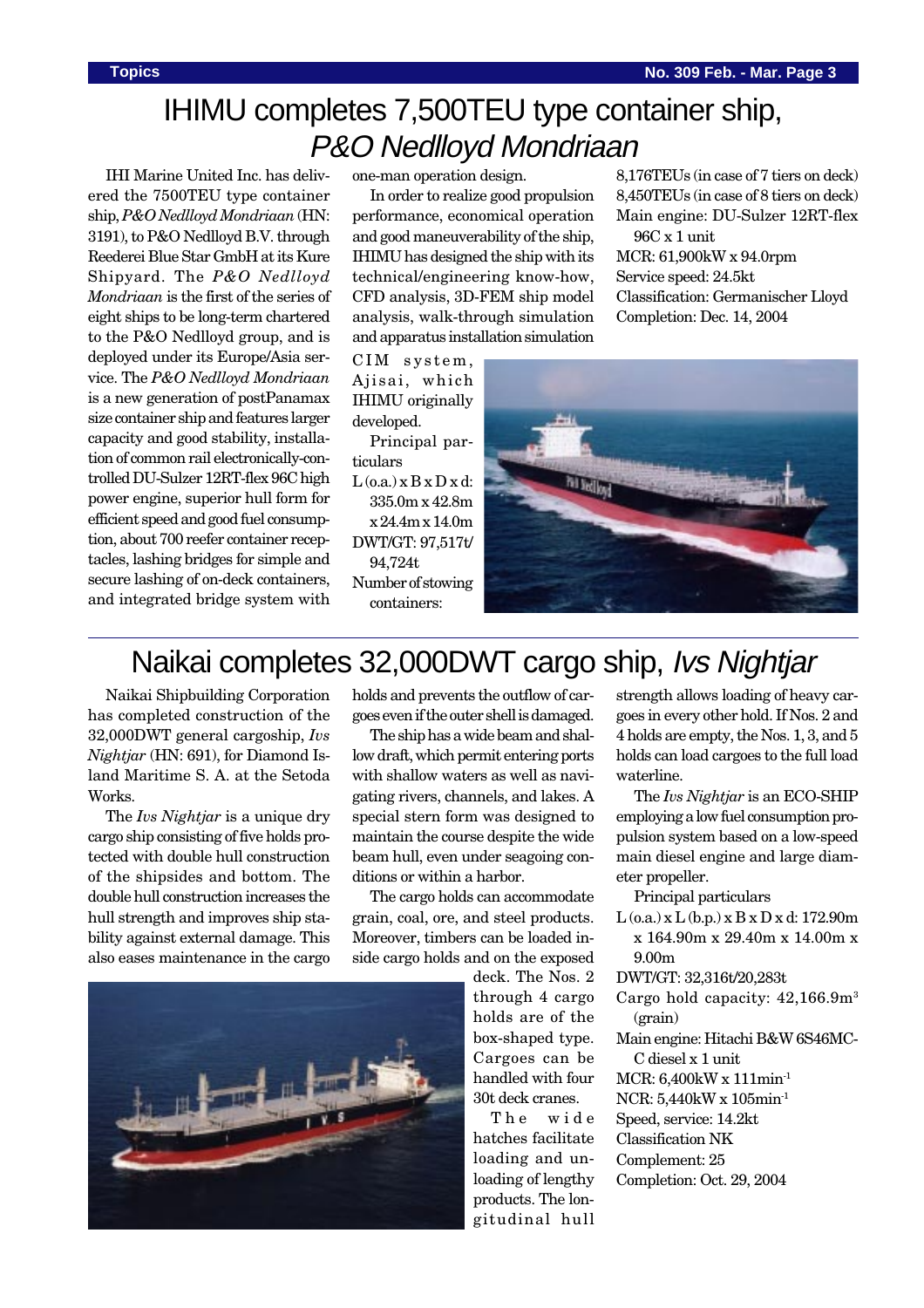#### **Topics No. 309 Feb. - Mar. Page 4**

# MES and Aker Kvaerner strengthen joint technical development for NGH

Mitsui Engineering & Shipbuilding Co., Ltd. (MES), a frontier company for the development of natural gas hydrate (NGH) production and transport technology, has agreed a technical tie-up with Natural Gas Hydrate AS, a group company of Aker Kvaerner ASA, a Norwegian heavy industry group.

Natural Gas Hydrate AS was established jointly by Professor Gudmundsson Jon Steinar of the Technical Institute of Norway, who first proposed marine transport of NGH and Aker Kvaerner ASA. The company will specialize in the development of NGH technology.

The agreement concluded this time includes promotion of joint development of NGH technology between Norway and Japan as well as joint working with potential customers for commercialization and technical discussion of NGH.

MES has continued strenuous efforts for technological development to commercialize NGH in collaboration with several organizations with support from the New Energy and Industrial Technology Development Organization (NEDO), the Japan Oil, Gas and Metals National Corporation (JOGMEC), and the Japan Railway Construction, Transport, and Technology Agency (JRTT). The company will increase R&D on NGH from the global perspective viewpoint based on the new agreement.

MES and the Norwegian company will strengthen technological exchange about NGH, prepare for joint presentations to prospective NGH customers, and promote the use of NGH worldwide.

Natural Gas

Hydrate AS possesses the proprietary expertise of Dr. Gudmundsson and the R&D resources of the Aker Kvaerner group and is exclusively targeting NGH development. Previously the company carried out a feasibility study on NGH commercialization for a major oil company.

Outline of Natural Gas Hydrate AS



*NGH pellets production (above) and the test plamt*



President: Mr. Urdahl Petter Office: Trondheim, Norway Shareholders: Aker Kvaerner Engineering & Technology AS: 50%

Professor Gudmundsson Jon Steinar: 50%

Capital: 100,000 NOK Establishment; August 31, 1999

## Imabari completes VLCC, Toba, for Toba Shipholding S. A

Imabari Shipbuilding Co., Ltd. has delivered the 299,980DWT type VLCC, *TOBA* (HN: 8022), to the Owner Toba Shipholding S.A. at the Saijo Works. This VLCC is the second vessel developed by Imabari and designed to meet requirements for



economical ship operation and environmental protection. The vessel has been designed to ensure safety and reliability at all stages of structural construction. Then the vessel has acquired the notation PS-DA and PS-FA of the NK.

> The cargo compartment of the vessel consists of 15 cargo oil tanks and 2 slop tanks divided by 4 transverse bulkheads and two longitudinal bulkheads, which are protected with doublehull construction

in accordance with the requirements of the MARPOL regulation 13F. Hightensile steel is applied to the hull parts where effective reduction of the hull weight is possible according to the classification recommendation. Easy access is considered for maintenance of ballast water tanks. The vessel has three independent main cargo pipe line system, which allow simultaneous loading of three types of cargo oils with three sets of 5,500 m3 /h capacity cargo pumps driven by steam turbines. The system is designed to permit each cargo oil pump to take suction from either group of cargo tanks and disharge to the main cargo pipe line system. The cargo oil manifold is de-

*(Continued on page 5)*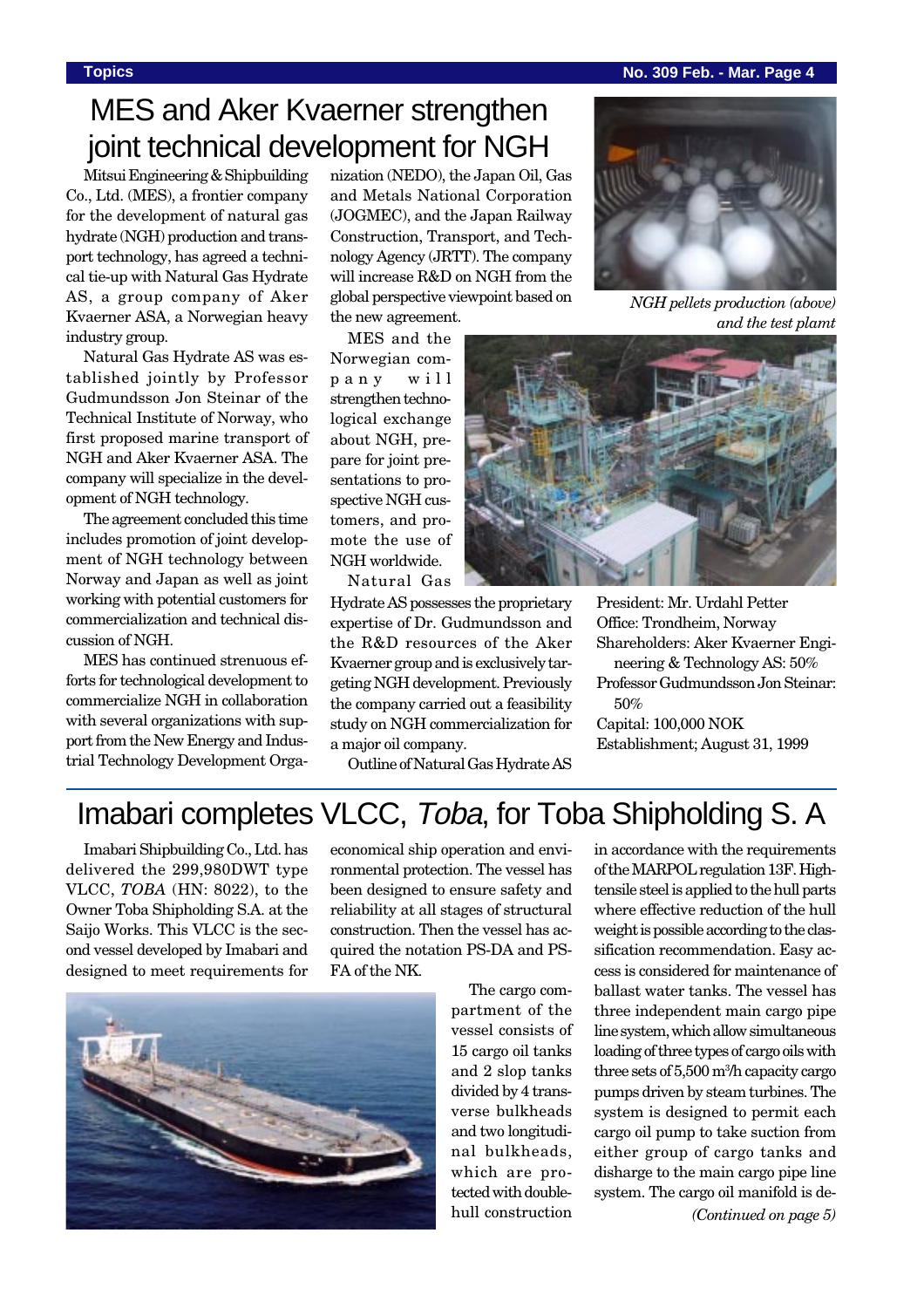## First Commercial UEC Eco-Engine Electronically controlled diesel engine completed

Mitsubishi Heavy Industries, Ltd. (MHI) has completed the first electronically controlled marine diesel Mitsubishi UEC Eco-Engine, the 8UEC60LSII-Eco. The Eco-Engine will begin service in a pure car and truck carrier of NYK Line capable of loading 6,400 cars/trucks being built at Shin Kurushima Dockyard (Toyohashi Shipbuilding).

With the electronic control system, higher maneuverability, improved start-up and stable ship operation at lower speeds can be realized, as well as environmental protection and economical efficiency.

The Mitsubishi UEC Eco-Engine has been developed with higher reliability and the latest technologies in response to worldwide regulation trends restricting exhaust gas emission.

Based on the advantages of existing UEC engines, a 15% reduction in nitrogen oxide  $(NO<sub>x</sub>)$  emissions and suppression of generated smoke has been achieved with electronic control system of the fuel injection pumps,

#### *(Imabari.....continued from page 4)*

signed and arranged in accordance with the OCIMF requirements. The vessel is equipped with a cargo vapor emission control system to prevent air pollution.

The main engine is the low fuel consumption Mitsui MAN B&W 8S80MC-C, 2-stroke diesel engine with exhaust turbocharger. Navigation systems such as the ECDIS and the AIS are installed to ensure safe navigation and operation.

Principal particulars

L (o.a.) x B x D x d: 332.99m x 60.00m x 29.00m x 20.533m DWT/GT: 299,980t/160,068t

Main engine: MITSUI-MAN B&W 8S80MC-C x 1 unit MCR: 27,960kW x 76.0rpm Speed, service: 15.55kt

Complement: 34 Classification: NK exhaust valves, starting air valves, and cylinder lubrication systems. Also, optimal control of the principal systems has achieved improvement in fuel consumption at partial load and lubrication efficiency. As a result, the reliability of the combustion chamber over the full range of operation is im-



proved. By correlation of the timing adjustments between the fuel injection and the exhaust valve open/close, maneuverability at start and low speed are improved.

This marine propulsion engine has various outstanding functions for use in the 21st century. The new engine is named "Eco", which symbolizes this engine's characteristic performances of "electronic control", "ecology", "economy", "easy control (better maneuverability)", and "excellent condition".

Mitsubishi has been working on electronically controlled UEC diesel engines since 1988 and still plans work on other models such as the UEC-LSII and LSE series.

In response to various market demands, such as tighter environmental regulations, stable navigation, and higher economic efficiency, the company developed the UEC Eco-Engines with original technologies such as the stratified fuel-water injection system, engine diagnosis system (Doctor Diesel), and electronically controlled lubricating system (ECL).

Mitsubishi UEC Eco-Engine Terms Model: 8UEC60LSII-Eco

Number of cylinders: Eight Cylinder bore: 600mm Piston stroke: 2,300mm Output/Engine Speed: 16,360kW x 105rpm (P1 rating)

#### **To our readers**

- Please notify us of any change in address by letter or telefax together with the old mailing label to ensure you continue to receive SEA-Japan.
- We welcome your comments about SEA-Japan. Please address all correspondence to the Japan Ship Exporters' Association (JSEA), or the Japan Ship Centre in London.
- Address (Tokyo): 15-16, Toranomon 1-chome, Minato-ku, Tokyo 105-0001 / Tel: (03) 3508-9661 Fax: (03) 3508- 2058
- E-mail: postmaster@jsea.or.jp • Address (London): Ground Floor, 9 Marshalsea Road, London SE1 1EP, UK / Tel: +44 (0) 20 7403 1666 / Fax: +44 (0) 20 7403 1777 E-mail: info@jsc.org.uk URL: http://www.jsc.org.uk